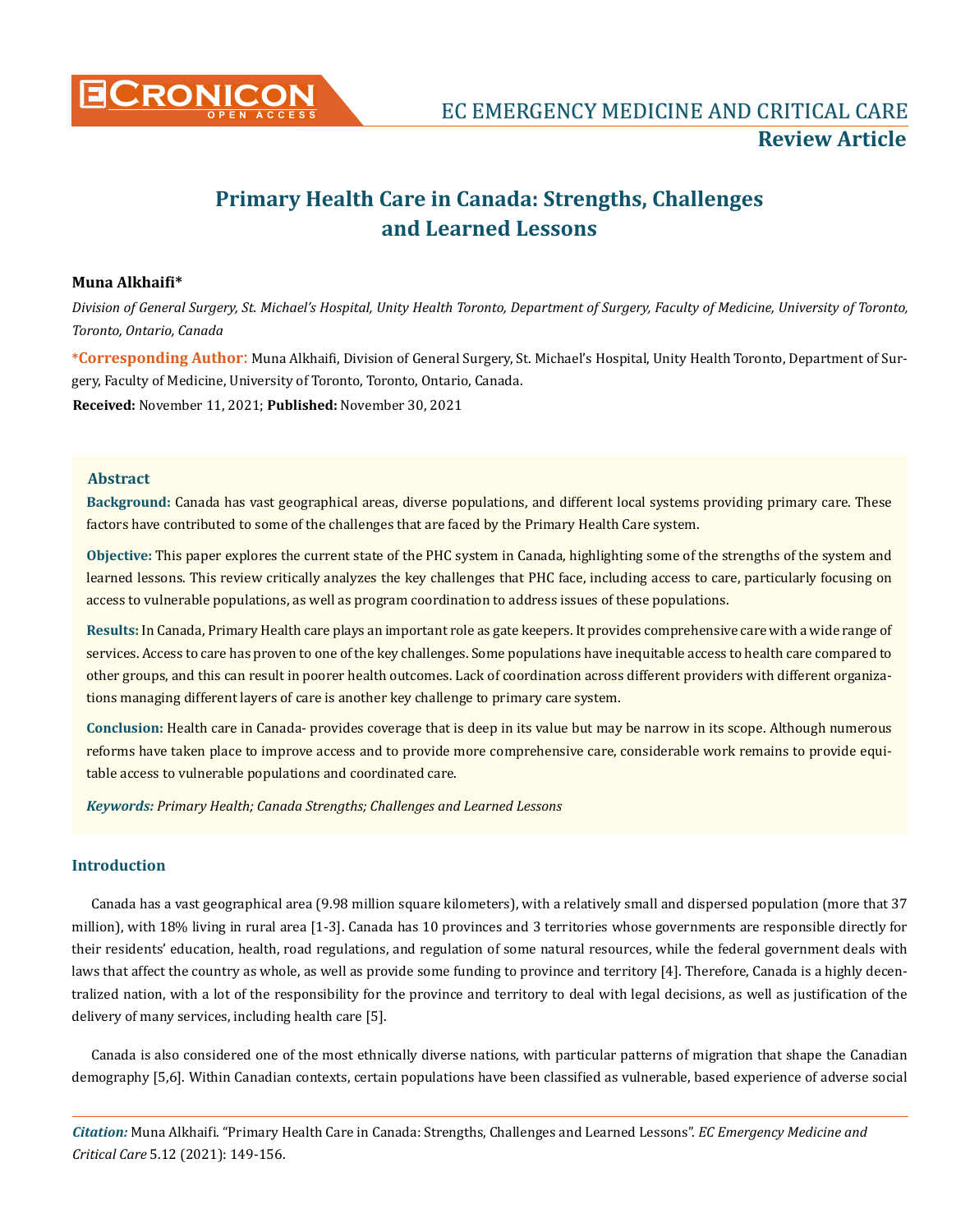determinants of health (SDOH) and poor health outcomes, including low income, homelessness, disabled status, racial/ethnic minorities, immigrants, rural communities, and Indigenous populations [7]. Although Canada is a relatively wealthy nation, 10.6% of the population live in poverty [8]. This hardship seems to affect many vulnerable populations, particularly ethnic minorities and indigenous populations [8,9]. Indigenous people account for 24 - 38% of shelter use, and one in five racialized families live in poverty, compared to one in twenty non-racialized families [10,11].

All of above factors have contributed to some of the challenges that are faced by The Primary Health Care (PHC)system [8,9,12]. This paper explores the current state of the PHC system in Canada, highlighting some of the strengths of the system and learned lessons. This review critically analyzes the key challenges that PHC face, including access to care, particularly focusing on access to vulnerable populations. Finally, this paper examines how social determinants of health, compounded by the narrow scope of covered health services provided by publicly funded Universal Health Care (UHC), have contributed to inequity and poor health outcomes within specific vulnerable populations.

#### **Health Care system in Canada**

In order to understand how the PHC systems function, it is important to shed some light on the Canadian UHC. In Canada, the Health care system is funded through universal health insurance, commonly known as Medicare, that consists of 13 province and territory tax funded public health insurance plans [11-14]. Saskatchewan was the first government to introduce a single-payer universal health care program in 1947 [15]. This was adapted by all the other provinces and territories in 1961 [13,15]. Canada's federal legislature through the Canada Health Act publicly funded these health insurance programs, was in 1984 [15]. Under this act, the federal government is committed to provide cash contributions to these plans, if five conditions are adhered to by the provinces/territories, including public administration, comprehensiveness, universality, potability, and accessibility [15,16]. Therefore, the value of this coverage is significant, as it addresses point entry services (hospitals and physicians), for almost all eligible residents.

 In general, the public funding accounts for 70% of total health care cost coverage, but federal funds cover only necessary medical hospital and physician's services [17]. The remaining 30% of total healthcare services are funded privately either through private insurance or out-of-pocket payments by patients [16,17]. Provinces also have some plans to cover some of the uninsured services, however, such plans often limited to specific populations [18,19]. For example, In Ontario, only 28% of residents have coverage from public drug programs, and this includes 79% of seniors [20].

Unlike other publicly funded health care systems like the UK National Health Service, the Canadian health care system is largely delivered privately by non-profit hospitals and clinics. Physicians participate as independent self-employed professionals [21,22]. Similarly, primary care is delivered privately by primary care providers, primarily family physicians, and to a lesser extent nurse practitioner [23]. Historically, primary care was delivered by solo practices owned by primary care providers [24]. However, reforms put in place by the federal and provincial ministries included focused funding for primary care in early 2000. Many of these reforms targeted improving 24/7 access, improving enrollment models, as well as creating inter-professional base teams through different models and practices [24,25]. In 2017, as per the Canadian Medical Association Workforce Survey, there were 15% solo practices, 39% group practices, 25% interpersonal practices, and 19% hospital-based practices [26]. These practices also operate under different remuneration models, including 40% Fee for Service (FFS), 39% blended models (Capitation and FFS), 1% salary, 11% other [25,26]. Reforms were engaged based on the growing body of evidence that highly functioning PHC programs were associated with reduced health care costs, improved health outcomes and improved health system efficiency and equity [26].

# **Discussion**

There are several strengths that PHC play within the Canadian health systems. First, PHC is the first point of contact for all Canadians with the Canadian healthcare system [27]. In Canada, primary care providers play an important role as gate keepers as Provinces

*Citation:* Muna Alkhaifi. "Primary Health Care in Canada: Strengths, Challenges and Learned Lessons". *EC Emergency Medicine and Critical Care* 5.12 (2021): 149-156.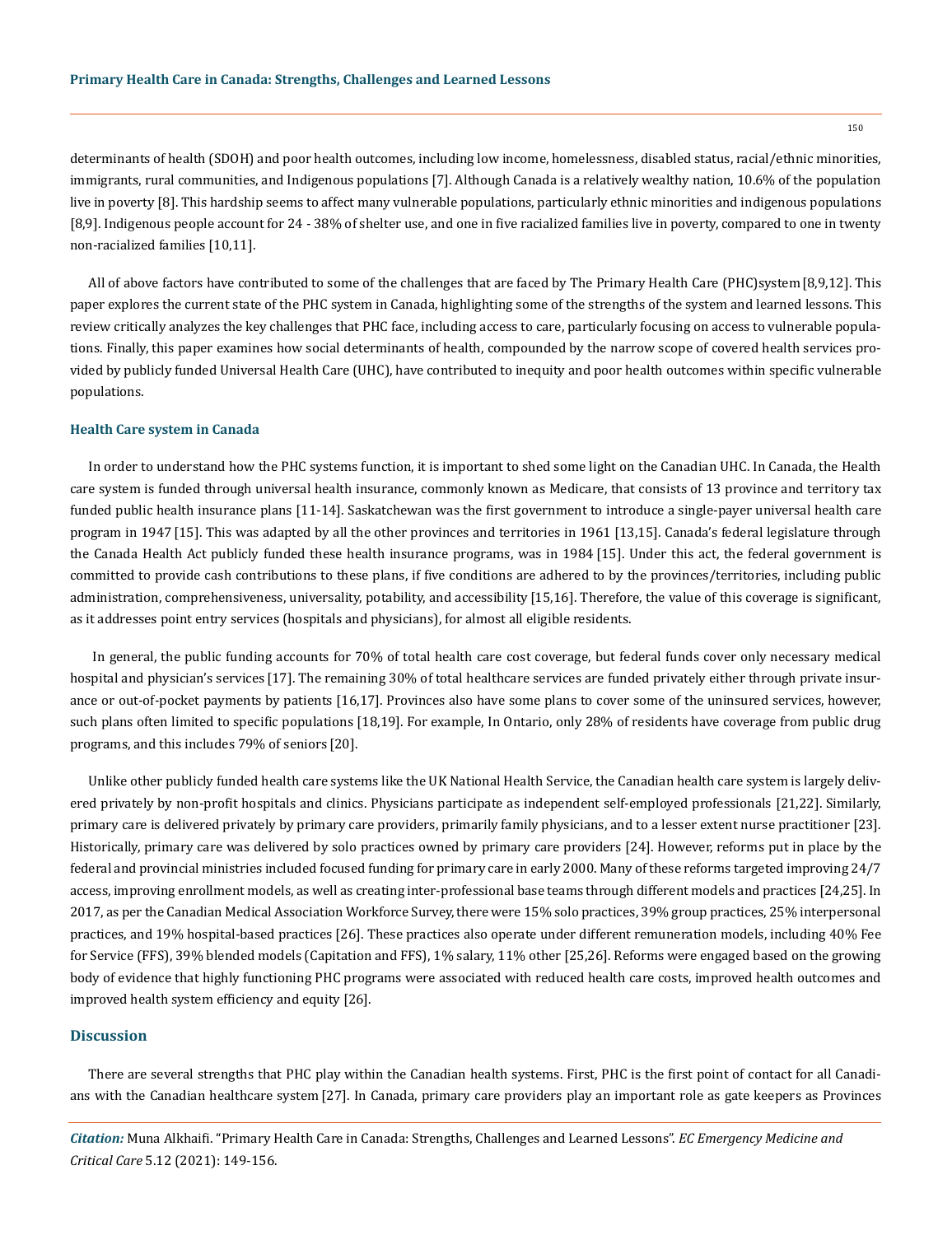151

and Territories require patients to have a referral from PCPs to be evaluated by a specialist [27,28]. Evidence showed that requiring the primary care provider as a first contact to allow accessibility to specialist services was related to reduced costs as well as reducing inpatient care services [29]. Second, in Canada, primary care providers practice patient concerted approach [30,31]. A recent study reported primary care providers in Canada scored above average in most patient centered indicators, including; sharing information with patients in decision making, and providing them with information [32]. Evidence supports that patient centered approaches are associated with improved treatment compliance, improved patient satisfaction, and better health outcomes [33].

Further, PHC in Canada provides comprehensive care with a wide range of services, including treatment, diagnosis, prevention, and mental health, as well as referral to other providers for more specialized care [34]. To further provide access to comprehensive care to meet the needs of an aging, diverse and complex population, Canadian PCH has made progress in adopting more inter-professional collaboration-based team since early 2000 [25,34]. This collaborative model in which family physicians are the core of such teams, with support from other health care professionals, such as pharmacists, social workers, physiotherapist, dietitians, provide more comprehensive services to patients [36]. An extensive review by Canadian Family Physicians Canada (CFPC) on the benefits of a high functioning interprofessional based teams as a part of patient care, showed that this model allowed for better access to care, enhanced coordination between healthcare providers, allowed for better patient and provider satisfaction, as well as reducing cost and increasing preventative care[36]. However, in Canada, such teams are not universally accessible and not directly targeting vulnerable populations or patients with complex conditions [25,36,37].

In Ontario, for example only 25% to 30% of patients can access team-based primary care. However, studies have shown that patients with complex conditions and disadvantaged populations, are not currently enrolled in this interdisciplinary model [36,37]. In fact, the fee-for-service/solo practices models, have the sickest and most vulnerable patients [37]. Part of this problem revolves around how the payment model of multidisciplinary teams adjusts capitation for only age and sex rather than socioeconomic disparities and patient's complexity [37,38]. Therefore, physicians has been found to enroll healthier and younger patients rather than vulnerable patients with complex medical or social issues [38]. Adjustment to such models should account for patient complexity to ensure equity and avoiding selection bias [36,37,38].

Apart from collaborations within inter-professional team models, collaboration within primary care (PC) and between public health (PH) and other sectors are also important in efforts to improve population health. In Canada, although some evidence proven collaboration between PC and PH specifically with respect to communicable diseases, parent–child programs and youth health promotion have proven successful [39]. However, for the most part, PH seems to function independently, and for most issues, there are no clear collaborations between PC and PH, and the Canadian government has no recognized funds to support such collaborations [39,40]. As both sectors address overlapping elements, including prevention, health promotion, population health, addressing SDOH, achieving a stronger collaboration between the PC and the PH will hopefully provide better care, reducing duplication of services, improve population health, as well as taking actions toward improving SDOH among disadvantaged populations [40,41]. A US study showed that better collaboration between PH and PC enhanced the implementation of complementary approaches [42].

One of the important strengths of PHC in Canada focuses on the fact that family medicine (FM) is well integrated within the PHC. According to the Canadian Medical Association (CMA), family medicine is a distinct specialty in that FM focuses on care of the individual and families across the entire spectrum, regardless of age, sex and medical condition [43]. FM is a well-recognized specialty that Canadians value in their supportive role in caring for people across the lifespan [44]. In fact, Canada was a leader in the development of family medicine as a distinct discipline in the 1980s [45].

A lesson learned from the Canadian experience revolves around targeting efforts to increase the number of family physicians in the workforce and supporting them as they provide care[35,37,45]. In the 1980s, family doctors struggled to keep up with their solo practice

*Citation:* Muna Alkhaifi. "Primary Health Care in Canada: Strengths, Challenges and Learned Lessons". *EC Emergency Medicine and Critical Care* 5.12 (2021): 149-156.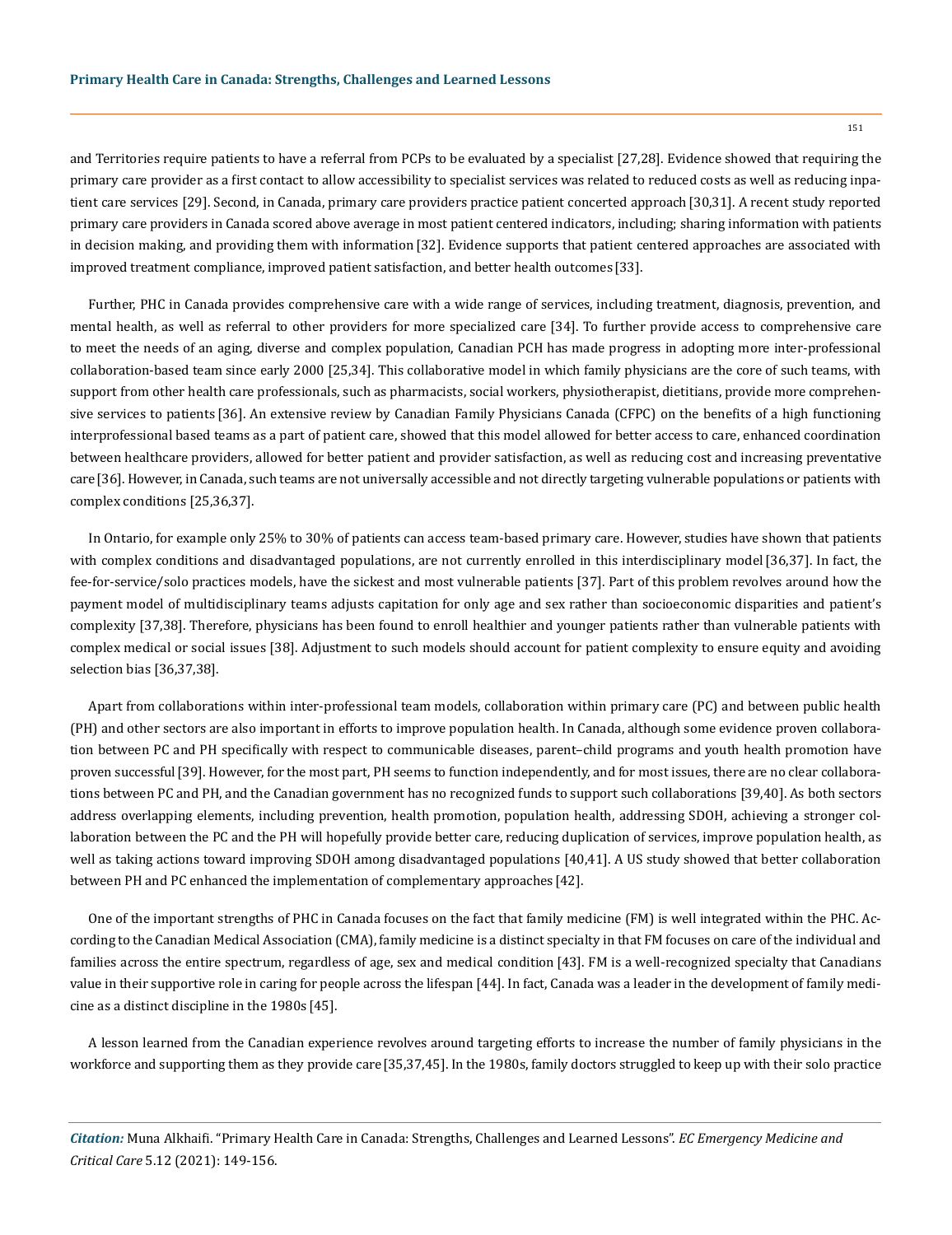demands with increasing costs and falling incomes [37,44,45]. This has led to a decrease in the proportion of Ontario medical graduates choosing family medicine as a career (FM graduates fell 24% in 1998) [37,45]. As a response to this loss of FM providers, federal and provincial governments through different strategies tried to make FM practice more attractive, including increasing FM physician's incomes through various payment models, funding for the inter-professional teams, increasing medical school's capacity, and enhancing support for family medicine residency programs across Canada [25,37,45]. A US study showed that an increase of one FM practitioner per 10,000 population associated with decreasing mortality by 6% [45].

There are some important challenges that face the PHC in Canada. Access has proven to one of the key challenges facing PHC, when compared to other developed countries with respect to timely access of services, after hours care, and inequitable access for vulnerable populations [25,37,46].For this paper, the analysis only focuses in challenges to access care among certain populations as worse the gap of inequity.

 Some populations have inequitable access to health care compared to other groups, and this reduced access can result in poorer health outcomes [37,46,47]. In Ontario, the poorest people have barriers to access and less than half have regular family doctors [11,38,47]. According to Health Quality Ontario, poorer persons in Ontario often have more multiple chronic diseases (23.2%), as well as higher ER visits compared to the richest individuals [48]. Further, Immigrant people have twice as many difficulties in accessing health care services as compared to their Canadian-born counterparts [48,49]. Although factors outside the health system that are related to social determinants may contribute to their limited access. However, other factors within the health system has also contributed to their inequitable access (i.e. current payment models)[49]. Research has shown that a community-based approach is required to help address the SDOH among disadvantaged populations[50]. A successful example in Ontario involved community health centers (CHC), which used a team based multidisciplinary approach that served disadvantaged populations [49,50]. This model shows superior outcomes compared to other models, in addition to ensuring equitable access [25,37,50]. These types of clinics could help to improve health equity within the Ontario's health system; however, these services are still very limited [50].

Additionally, integrating community health workers (CHWs) within the PHC has been shown Ito be effective in other countries like Brazil [51]. Evidence showed that CWHs can help connect those poorer individuals to the healthcare system, help improve health equity, reduce oppressive practices, and can work to create collaboration with health care services and increase community involvement [51,52]. If CHWs become an integral part of the current PC based teams, they can help to extend accessibly of key services to many vulnerable and underserved population [52].

Indigenous population, who account for 4% of the Canadian population, is one of the disadvantaged groups in Canada [2,12]. Evidence shows that Indigenous people also have limited access to health care compared to other Canadians [53,54]. Data showed repeatedly that aboriginal individuals also have poorer health outcomes and higher mortality rates comparing to other non- aboriginal counterparts [54]. For example, rates of diabetes are 3 - 5 times higher among aborigines compared to the national average [55].

There are many factors that have contributed to inequitable access to healthcare for aboriginal people. For one, geographical location in mostly rural areas is also associated with inadequate access to services, including primary care, However, there are more social and political factors that can also contribute to such disparities [54,55]. For instance, previous negative experiences with healthcare services among Indigenous peoples been found as a barrier to accessing healthcare [55]. Further, power dynamics imbalance has resulted in distrust of healthcare that act as a barrier to access services among Indigenous people [53,54]. Although the federal government has directed funds to improve access to health care for Aboriginal people, strategies should also consider all of the above factors. For example, training more culturally competent PCPs to address the needs of Aboriginal people [54].

As mentioned above, rural communities account for 18% of the Canadian population. However, there is shortage of primary care physicians for these people, as only 14% of MDs work in rural communities (50 - 53% of these are family care physicians). Studies showed

*Citation:* Muna Alkhaifi. "Primary Health Care in Canada: Strengths, Challenges and Learned Lessons". *EC Emergency Medicine and Critical Care* 5.12 (2021): 149-156.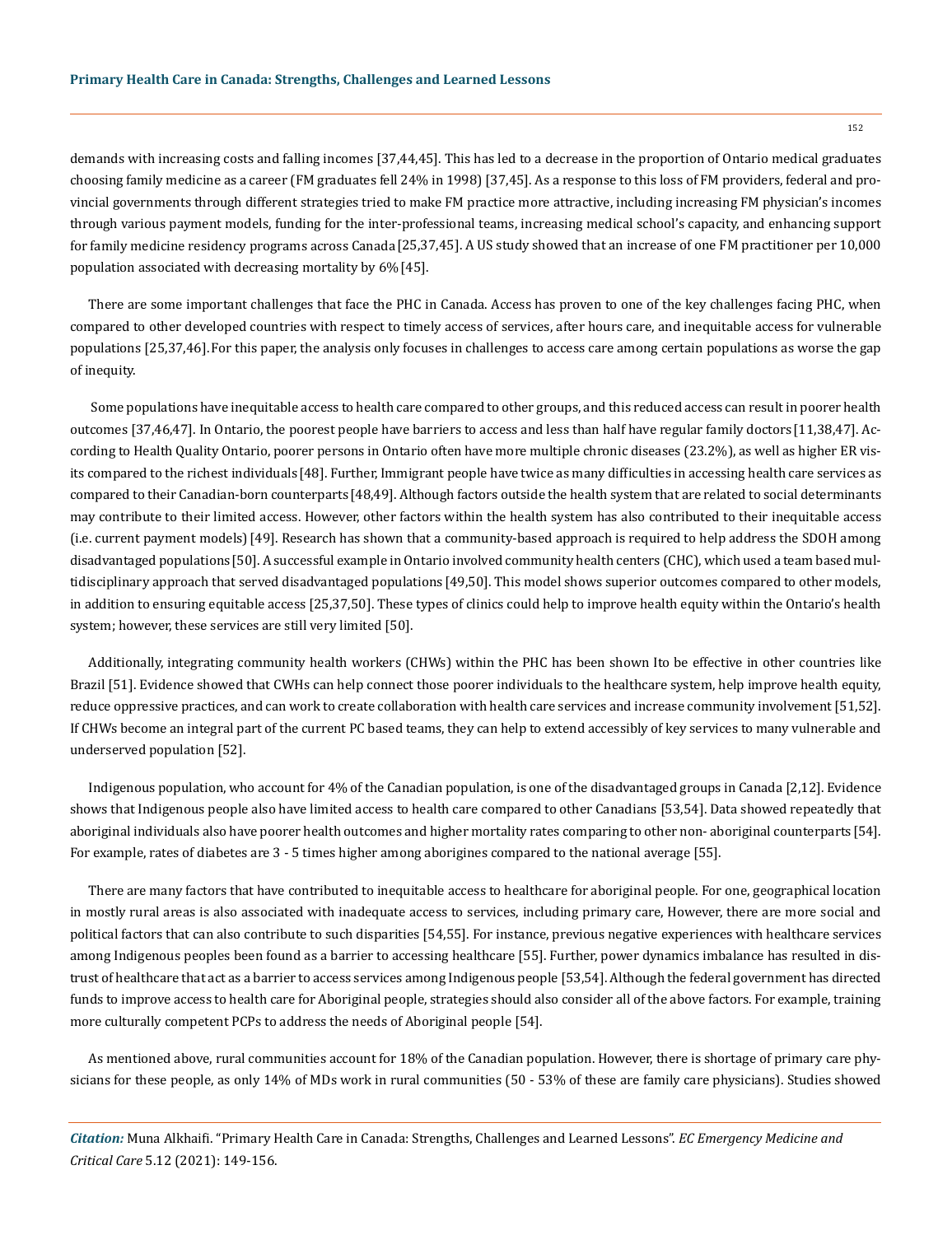that Canadians who live in rural areas have poorer health outcomes and less range of health care options [3,55]. As a response, a successful program developed by the Canadian government was designed to increase funding to support FM training in rural areas and remote communities [55,56]. The program also allowed for the expansion of FM training sites to include rural areas (increased from 25 in 1998 to 86 in 2008). For example, building the Northern Ontario School of Medicine (NOSM) played a role in placing 70% of NOSM graduates in practice in rural communities [56]. However, more work needs to be done to reduce barriers in access to Canadians living in rural and remote communities, including expanding telemedicine. Evidence shows that the use of telemedicine can facilitate to overcome some of the geographical and social barriers [58].

Another, main challenge for Canadian PHC involves coordination across different providers, allowing organizations to link whole person care [37,59]. In Canada PHC has been very fragmented, with different organizations managing different layers of care, even within primary care services [59]. According to the Commonwealth Fund survey, only 25% of Canadian family physicians exchange clinical summaries of their patients and 33% share medication lists with other physicians who are caring for that patient, below the averages 63% and 62% respectively in other developed nations [60]. Part of the challenge focuses on the fact that most of the health care services delivered in Canada are provided in private offices, hospitals and organizations that operate independently. In fact, there are several innovative programs that target coordination issues between different health care providers [61].

Most recently, a very promising initiative in Ontario, called the Ontario Health Teams, aimed to integrate services provided by different health care providers, hospitals, and agencies [60,62]. This hopefully will allow for coordinated services, particularly for those in need (i.e. vulnerable populations). Other strategies include using technological communication and centralized Electronic Medical Records (EMR), may facilitate some of these efforts to share information.

# **Conclusion**

In conclusion, health care in Canada- provides coverage that is deep in its value but may be narrow in its scope. Along with other factors, including vast geographical areas, diverse populations, and different local systems providing care, inequitable access to care remains a problem in Canada, with health care disparities often found in specific populations.

Although numerous reforms have taken place to improve access and to provide more comprehensive care, considerable work remains to provide equitable access to vulnerable populations. For example, In Ontario, reforms of current models are essential to target needs of vulnerable populations by identifying these groups and ensuring access to multidisciplinary teams. Other possible approaches include community-based approaches including expanding CHC that serve vulnerable populations and integration of CHWs within PHC. Further, expanding the use of Telemedical can play a role to overcome access barriers for rural communities.

Despite these limitations, Canada has addressed many issues to strengthen PHC. Also, PHC has been one of the top priorities of their universal healthcare system. The integration of family medicine within PHC, expansion of FM in Canadian medical programs, and the ongoing efforts to increase and improve the primary care work force, each of these initiatives have helped to improve primary care in Canada, but further efforts are needed to improve care for vulnerable populations and achieve healthcare equity. The focus should primarily target connecting marginalized populations to health care services.

### **Bibliography**

- 1. [Statistics Canada. Statistics Canada: Canada's national statistical agency \(2019\).](https://www.statcan.gc.ca/en/start)
- 2. [World Health Organization. Canada Profile \(2020\).](https://www.who.int/countries/can/)
- 3. [Whaley JAl. "longitudinal review of rural health policy in Ontario Jim Whaley \(2020\).](https://pubmed.ncbi.nlm.nih.gov/31818153/)

*Citation:* Muna Alkhaifi. "Primary Health Care in Canada: Strengths, Challenges and Learned Lessons". *EC Emergency Medicine and Critical Care* 5.12 (2021): 149-156.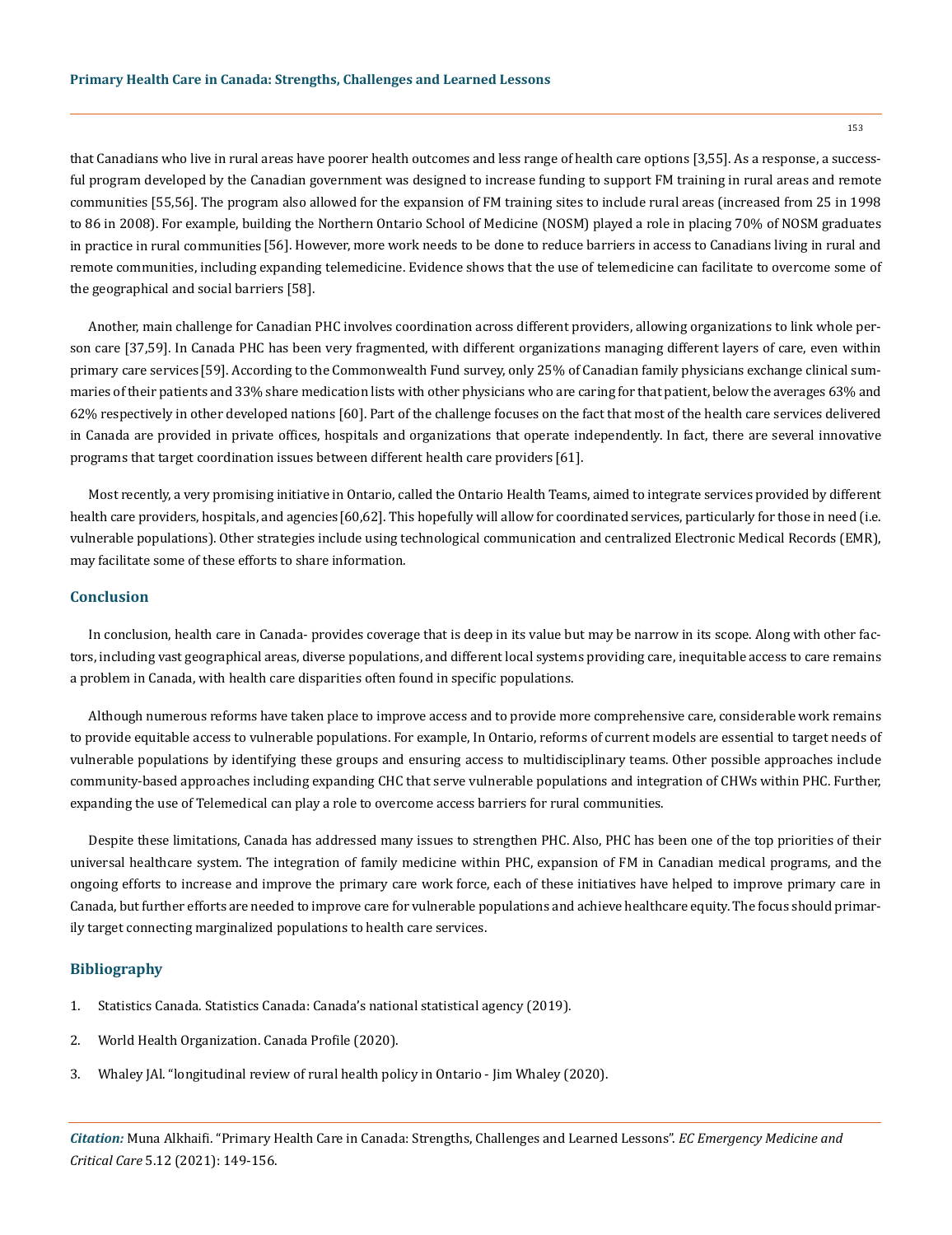- 4. [Parliament of Canada. The Division of Powers \(2020\).](https://en.wikipedia.org/wiki/Parliament_of_Canada)
- 5. Hutchison B., *et al.* ["Primary Health Care in Canada: Systems in Motion".](https://www.ncbi.nlm.nih.gov/pmc/articles/PMC3142339/) *Milbank Quarterly* 89.2 (2011): 256-288.
- 6. [Statics Canada. Population and demographic statistic \(2020\).](https://www.statcan.gc.ca/en/subjects-start/population_and_demography)
- 7. George U., *et al.* ["Immigrant Mental Health, A Public Health Issue: Looking Back and Moving Forward".](https://www.ncbi.nlm.nih.gov/pmc/articles/PMC4627052/) *International Journal of Envi[ronmental Research and Public Health](https://www.ncbi.nlm.nih.gov/pmc/articles/PMC4627052/)* 12.10 (2015): 13624-13648.
- 8. Government of Canada. Canada's Implementation of the 2030 Agenda for Sustainable Goals (2018).
- 9. George U., *et al.* ["Immigrant Mental Health, A Public Health Issue: Looking Back and Moving Forward".](https://www.ncbi.nlm.nih.gov/pmc/articles/PMC4627052/) *International Journal of Envi[ronmental Research and Public Health](https://www.ncbi.nlm.nih.gov/pmc/articles/PMC4627052/)* 12.10 (2015): 13624-13648.
- 10. [Homeless hob. Racialized Communities \(2019\).](https://www.homelesshub.ca/about-homelessness/population-specific/racialized-communities)
- 11. [Poverty Institute of Canada. Poverty in Canada \(2019\).](https://www.povertyinstitute.ca/poverty-canada)
- 12. [Hutchison B and Glazier R. "Ontario's Primary Care Reforms Have Transformed the Local Care Landscape, But A Plan Is Needed for](https://www.researchgate.net/publication/236140474_Ontario)  [Ongoing Improvement".](https://www.researchgate.net/publication/236140474_Ontario) *Health Affairs* 32.4 (2013): 695-703.
- 13. [Fadlon I and Parys JV. "Primary Care Physician Practice Styles and Patient Care: Evidence from Physician Exits in Medicare \(2019\).](https://www.sciencedirect.com/science/article/abs/pii/S0167629619308367)
- 14. [Canadian Family Physicians of Canada. Health care for Canada's medically uninsured immigrants and refugees Whose problem is it?](https://www.ncbi.nlm.nih.gov/pmc/articles/PMC3395500/)  [\(2012\).](https://www.ncbi.nlm.nih.gov/pmc/articles/PMC3395500/)
- 15. Government of Canada. Canada Health System (2019).
- 16. Martin D., *et al.* ["Canadas universal health-care system: achieving its potential".](https://www.thelancet.com/journals/lancet/article/PIIS0140-6736(18)30181-8/fulltext) *The Lancet* 391.10131 (2018): 1718-1735.
- 17. International Health Care System Profiles. The Canadian Health Care System (2020).
- 18. [Canadian Medical Association. Health Care Transformation in Canada \(2018\).](https://www.wma.net/blog-post/health-care-transformation-in-canada/)
- 19. [Health Quality Ontario. Interventions to Improve Access to Primary Care for People Who Are Homeless: A Systematic Review \(2016\).](https://www.ncbi.nlm.nih.gov/pmc/articles/PMC4832090/)
- 20. Guest. Prescription drug coverage in Canada: a review of (2019).
- 21. [Gulliford MC. "Availability of primary care doctors and population health in England: is there an association?"](https://pubmed.ncbi.nlm.nih.gov/12546200/) *Journal of Public Health* [24.4 \(2002\): 252-254.](https://pubmed.ncbi.nlm.nih.gov/12546200/)
- 22. [International Health Care System Profiles. How the delivery system organized and financed \(2020\).](https://www.commonwealthfund.org/international-health-policy-center/system-profiles)
- 23. Marchildon G. "Health System in Canada. Health Services Research Health Care Systems and Policies (2015): 1-9.
- 24. [Canadian Medical Association. "Health Workforce Database Metadata \(2020\).](https://www.cihi.ca/en/health-workforce-database-metadata)
- 25. Hutchison B., *et al.* ["Primary Health Care in Canada: Systems in Motion".](https://www.ncbi.nlm.nih.gov/pmc/articles/PMC3142339/) *Milbank Quarterly* 89.2 (2011): 256-288.
- 26. Glazier R., *et al.* ["All the Right Intentions but Few of the Desired Results: Lessons on Access to Primary Care from Ontarios Patient](https://pubmed.ncbi.nlm.nih.gov/22986561/)  Enrolment Models". *[Healthcare Quarterly](https://pubmed.ncbi.nlm.nih.gov/22986561/)* 15.3 (2012): 17-21.
- 27. Canadian Medical Association. Workforce Survey (2019).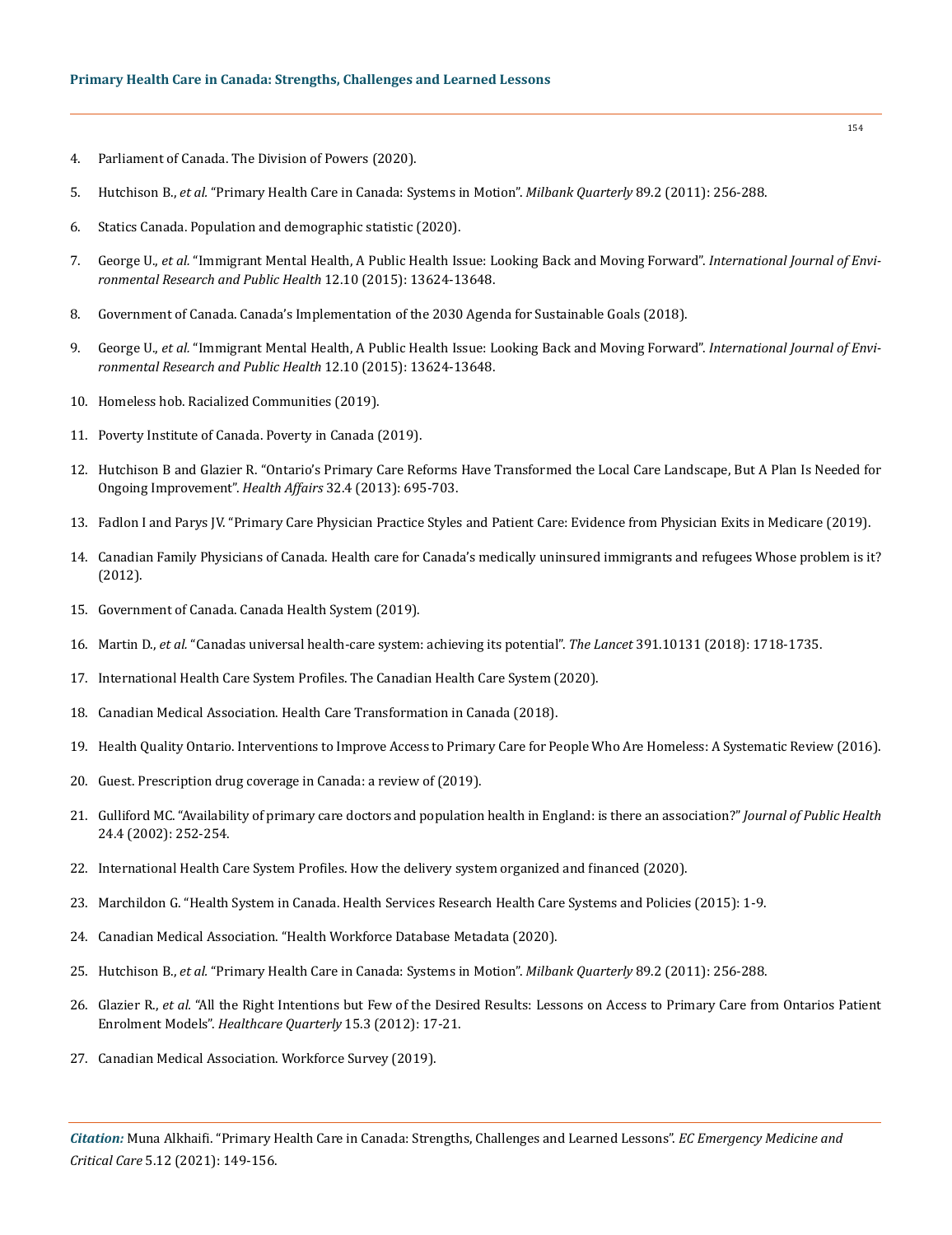- 28. Government of Canada. Primary Health Care (2012).
- 29. Rudoler D., *et al.* ["Paying for primary care: A cross-sectional analysis of cost and morbidity distributions across primary care payment](https://pubmed.ncbi.nlm.nih.gov/25461858/)  models in Ontario Canada". *[Social Science and Medicine](https://pubmed.ncbi.nlm.nih.gov/25461858/)* 124 (2015): 18-28.
- 30. [Dhalla IA and Tepper J. "Improving the quality of health care in Canada \(2018\).](https://www.ncbi.nlm.nih.gov/pmc/articles/PMC6167219/)
- 31. [Primary Health Care in Canada: a Chartbook of Selected Indicator Results \(2016\).](https://secure.cihi.ca/free_products/Primary%20Health%20Care%20in%20Canada%20-%20Selected%20Pan-Canadian%20Indicators_2016_EN.pdf)
- 32. [Canadian Medical Association. Policy Paper Patient-Centered Care \(2010\).](https://www.cma.ca/sites/default/files/2018-11/PD14-04-e.pdf)
- 33. Montague Terrence., *et al.* ["Patient-Centred Care in Canada: Key Components and the Path Forward".](https://pubmed.ncbi.nlm.nih.gov/28550701/) *Healthcare Quarterly* 20.1 [\(2017\): 50-56.](https://pubmed.ncbi.nlm.nih.gov/28550701/)
- 34. [Canadian Partnership for Women and Children's Health. Comprehensive Healthcare: The way to achieving the Sustainable Develop](https://womendeliver.org/2018/comprehensive-healthcare-the-way-to-achieving-the-sustainable-development-goals/)[ment Goals \(2018\).](https://womendeliver.org/2018/comprehensive-healthcare-the-way-to-achieving-the-sustainable-development-goals/)
- 35. [College of Family Physician Canada. A Vision for Canada: Family Practice The Patient's Medical Home. Position Paper. Healthcare.](https://www.cfpc.ca/en/policy-innovation/health-policy-goverment-relations/cfpc-policy-papers-position-statements/a-vision-for-canada)  [Healthcare Papers 8 \(2019\): 35-45.](https://www.cfpc.ca/en/policy-innovation/health-policy-goverment-relations/cfpc-policy-papers-position-statements/a-vision-for-canada)
- 36. College of Family Physician Canada. Patient Medical Home (2019).
- 37. [Glazier R. "Balancing Equity Issues in Health Systems: Perspectives of Primary physician? \(2007\).](https://www.longwoods.com/content/19218/healthcarepapers/balancing-equity-issues-in-health-systems-perspectives-of-primary-healthcare)
- 38. McColl MA., *et al.* ["Do people with disabilities have difficulty finding a family \(2015\).](https://pubmed.ncbi.nlm.nih.gov/25927477/)
- 39. [The National Academies. Primary Care and Public Health: Exploring Integration to Improve Population Health \(2012\).](https://pubmed.ncbi.nlm.nih.gov/24851288/)
- 40. Pratt R., *et al.* ["Identifying Barriers to Collaboration Between Primary Care and Public Health: Experiences at the Local Level \(2012\).](https://pubmed.ncbi.nlm.nih.gov/29614236/)
- 41. Rebekah Pratt, Beth Gyllstrom, Kim Gearin, Carol Lange, David Hahn, Laura-Mae Baldwin, Lisa VanRaemdonck, Don Nease, Susan Zahner (2018).
- 42. Moffatt SG., *et al.* "Partnering With Medicaid, Medicare, Public Health, and Primary Care to Improve Health Outcomes". *The Practical Playbook* (2015): 195-206.
- 43. Canadian Medical Association. Family Medicine Profile (2017).
- 44. [Family Medicine Professional Profile- College of Family Physician Canada \(2018\).](https://www.cfpc.ca/en/about-us/family-medicine-professional-profile)
- 45. Gutkin C. The specialty of family medicine in Canada (2006).
- 46. [International Health Care System Profiles. Access to health Care: commonwealth Fund survey \(2020\).](https://www.commonwealthfund.org/international-health-policy-center/system-profiles)
- 47. Hassen N., *et al.* "Influence of revised public health standards on health Setia, M. S., Lynch, J., Abrahamowicz, M., Tousignant, P., and Quesnel-Vallee, A. (2011). Self-rated health in Canadian immigrants: Analysis of the Longitudinal Survey of Immigrants to Canada. Health and Place 17.2 (2017): 658-670.
- 48. Mondor L., *et al.* ["Income inequalities in multimorbidity prevalence in Ontario, Canada: a decomposition analysis of linked survey and](https://www.researchgate.net/publication/325995217_Income_inequalities_in_multimorbidity_prevalence_in_Ontario_Canada_A_decomposition_analysis_of_linked_survey_and_health_administrative_data)  health administrative data". *[International Journal for Equity in Health](https://www.researchgate.net/publication/325995217_Income_inequalities_in_multimorbidity_prevalence_in_Ontario_Canada_A_decomposition_analysis_of_linked_survey_and_health_administrative_data)* 17.1 (2018).
- 49. Setia MS., *et al*[. "Access to health‐care in Canadian immigrants: a longitudinal study of the National Population Health Survey".](https://pubmed.ncbi.nlm.nih.gov/21054621/) *Health [and Social Care in the Community](https://pubmed.ncbi.nlm.nih.gov/21054621/)* 19.1 (2010): 70-79.

*Citation:* Muna Alkhaifi. "Primary Health Care in Canada: Strengths, Challenges and Learned Lessons". *EC Emergency Medicine and Critical Care* 5.12 (2021): 149-156.